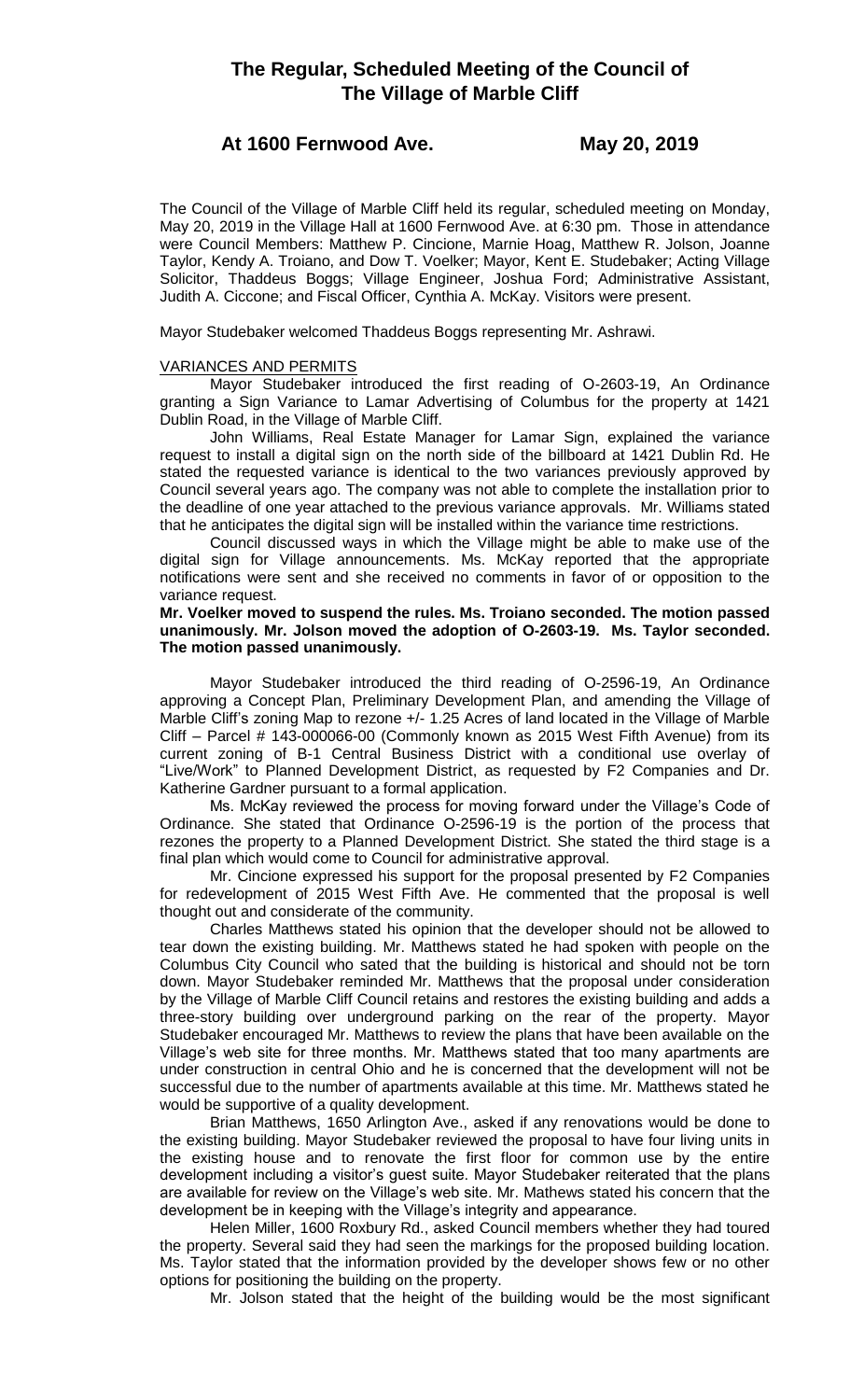issue, but that concerns could be addressed by screening. Ms. Miller stated she cannot do any screening on her property because of sewer lines and she cannot control screening on other properties.

Mr. Voelker stated it would be lovely to find someone who would invest in the property as is, but that does not appear to be a practical option. He stated that there are long-term benefits to the community of the proposed development. Mr. Voelker stated there will be a benefit to having an entire community living on the property to care for the home and the property. He stated he is in favor of the project.

Ms. Miller asked if she could have a taller fence. Mr. Voelker suggested that any request for a higher fence or other changes wait until after the work is done. Mr. Foster stated he is trying to work with Ms. Miller's next-door neighbor to address screening for Ms. Miller's property. Mayor Studebaker reminded all parties that an owner of 2015 West Fifth Ave. could build a 35-foot tall carriage house three feet from the property line without a variance and the Council and the neighbors would have no voice because it would comply with current code.

Mr. Jolson commented that a great deal of give and take has occurred leading up to this point. He noted the developer has addressed many of the concerns raised. Mr. Jolson stated he understands the concerns, but believes that some can be addressed moving forward. Mr. Jolson stated he supports the development with some reservations regarding the CRA based tax abatement.

# **Ms. Troiano moved the adoption of O-2596-19. Mr. Cincione seconded. The motion passed unanimously.**

# CONSENT AGENDA

- 1) Receive Mayor's Court Report, April 2019
- 2) Receive Police Report, April 2019
- 3) Receive Fire Report, April 2019
- 4) Receive Building permits issued in April, 2019 None Issued
- 5) Approval Minutes of the regular, scheduled meeting of April 21, 2019
- 6) Approval Financial Statements for April, 2019
- 7) Receive Village Income Tax Report April 2019 \$117,000.00

# **Mr. Cincione moved approval of the Consent Agenda. Ms. Hoag seconded. Council unanimously approved the Consent Agenda.**

## MAYOR'S REPORT

Mayor Studebaker reported he and Ms. Ciccone will be attending a web presentation at Grandview Heights where the recent Ohio ACLU report on Mayor's Courts will be reviewed and discussed.

Council discussed the ACLU report which is critical of Mayor's Courts in general. Mr. Jolson reported he had seen some specifics in the report on Marble Cliff that are critical. Mr. Jolson said he plans to attend the webinar. Mayor Studebaker stated he received the general report but no specifics on Marble Cliff. Mr. Jolson said he will send the information to the Village.

Mr. Cincione stated he has served as a magistrate for over 20 years and appeared in many Mayor's Courts in representation of clients. He stated the Grandview and Marble Cliff Mayor's Courts are professional and well run. Mr. Boggs commented that ending Mayor's Courts would overload the municipal courts.

Ms. McKay noted that the Village would not be able enforce local code without a Mayor's Court. Municipal Court would not be an effective venue for enforcing local code such as noise restrictions. She commented that, without Mayor's Court, a small municipality might as well abandon local code.

#### ENGINEER'S REPORT

Mayor Studebaker introduced the second reading of R-2600-19, A Resolution, and declaring the necessity to repair certain sidewalks, gutters and driveway aprons in the Village of Marble Cliff and confirming the costs of such repairs to be charged to the owners of properties located at 1334 Arlington Ave., 1406 Cambridge Blvd., and 1885 W. Fifth Ave. in accordance with Section 92.03 of the Codified Ordinances and the Sidewalk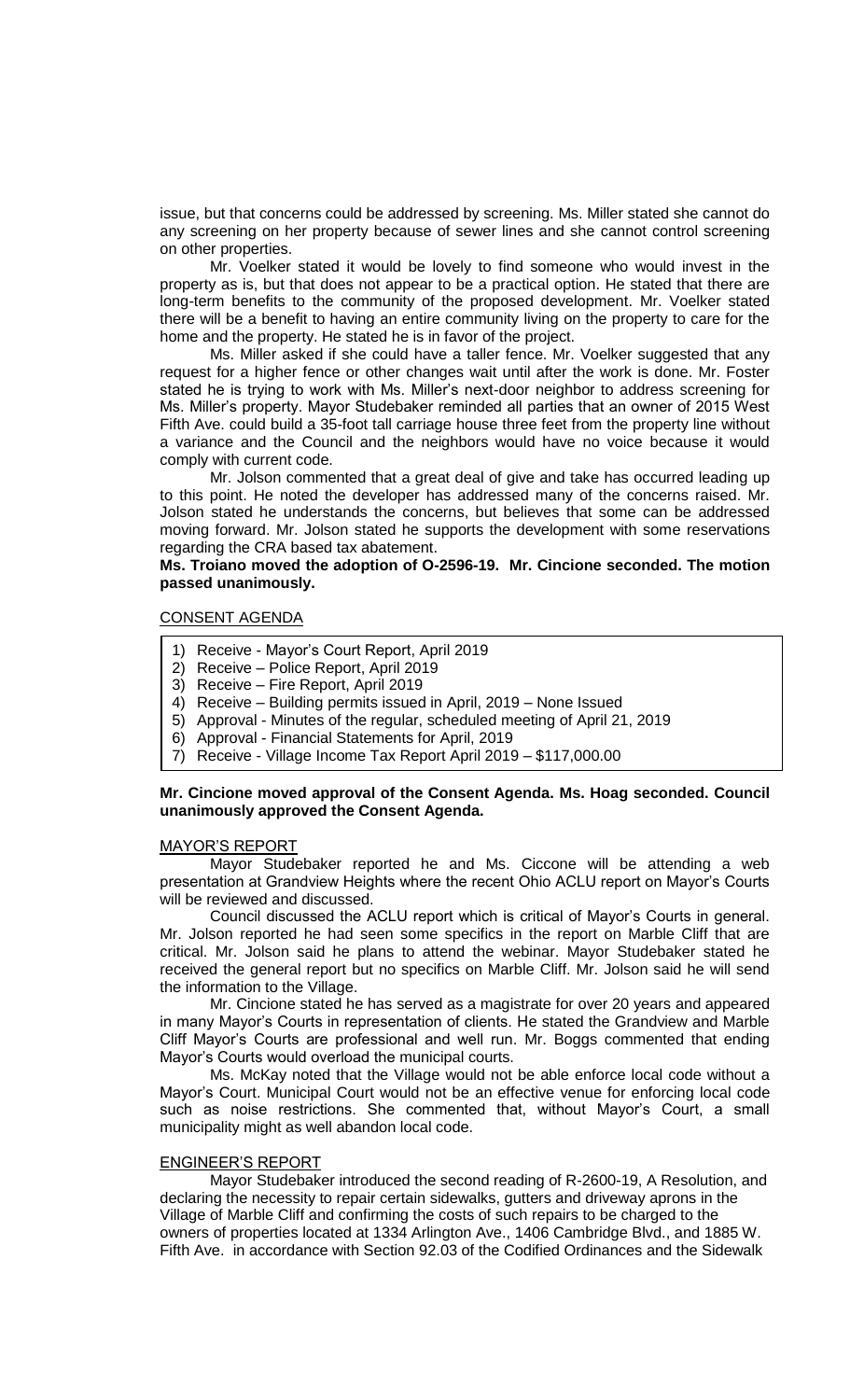Policy of the Village of Marble Cliff adopted by Village Council on October 15, 2012, and declaring an emergency.

Mr. Ford explained that the resolution allows the Village to assess the costs for sidewalks and aprons to commercial properties and 50% of the cost of aprons to residential properties as permitted under the existing sidewalk policy. The figures provided are calculated based on the formula designated in the sidewalk policy.

**Mr. Jolson moved to suspend the rules. Ms. Hoag seconded. The motion passed unanimously. Ms. Hoag moved the adoption of R-2600-19. Ms. Troiano seconded. The motion passed unanimously. Ms. Troiano moved Resolution R-2600- 19 be passed as an emergency for the health and safety of residents and visitors. Mr. Cincione seconded. Roll Call: Mr. Cincione, yes; Ms. Hoag, yes; Mr. Jolson, yes; Ms. Taylor, yes; Ms. Troiano, yes; Mr. Voelker, yes. The motion passed unanimously.**

Mr. Ford left the meeting at this point.

#### SOLICITOR'S REPORT

Mayor Studebaker introduced the second reading of R-2601-19, A Resolution accepting sanitary sewer infrastructure and maintenance responsibility of the same from Franklin County, Ohio.

Mr. Boggs reported that the Franklin County Commissioners have not yet acted on the resolution required to release the Franklin County Main Sanitary Sewer to the Village.

No action was taken.

Mr. Boggs reported the attorneys representing the proposal for PACE Financing for the owners of 1600 Dublin Rd. are moving forward. He anticipates a request for the Village to adopt the necessary legislation will be forthcoming.

Mr. Boggs stated his firm has filed a notice of appeal of the decision regarding the state collection of net profit taxes. The state has 30 days to respond. Then, in 45 to 60 days the Supreme Court will decide if they will hear the case.

## ADMINISTRATTIVE ASSISTANT REPORT

Ms. McKay reported discussions are ongoing with Ray Leard of Innovative Organics.

Ms. McKay reported she contacted SWACO to investigate the availability of grant funds for curbside composting. The SWACO representative stated they have spoken with Grandview Heights about a program. He informed Ms. McKay that Marble Cliff would not be eligible for funds independent of Grandview Heights. Ms. McKay commented that she has not had any contact from Grandview Heights regarding curbside composting.

Ms. McKay met with Patrick Bowman at Grandview Heights and learned that they are not very far down the line with plans. However, Grandview Heights is considering combining curbside compost pick-up with existing city pick-up programs rather than working directly with Innovative Organics.

Ms. McKay reported she has spoken with Bexley and they are pleased with the program. Innovative Organics does provide statistics on the volume of waste (by ton) removed from the landfill under the agreement with Bexley.

#### APPROVAL OF BILLS

**Mr. Cincione moved approval of the May 2019 bills totaling \$82,839.03. Mr. Jolson seconded. The motion passed unanimously.**

## **Mr. Cincione moved approval of the amended April 2019 bills totaling \$113,843.09. Ms. Troiano seconded. The motion passed unanimously.**

#### FISCAL OFFICER'S REPORT

Ms. McKay reported she is working with representatives of the 2020 Census to ensure the Village residents are counted accurately. A Census 2020 representative has offered to make a presentation to Council to educate them on the Census 2020 processes and procedures. Council asked Ms. McKay to coordinate and let the representative know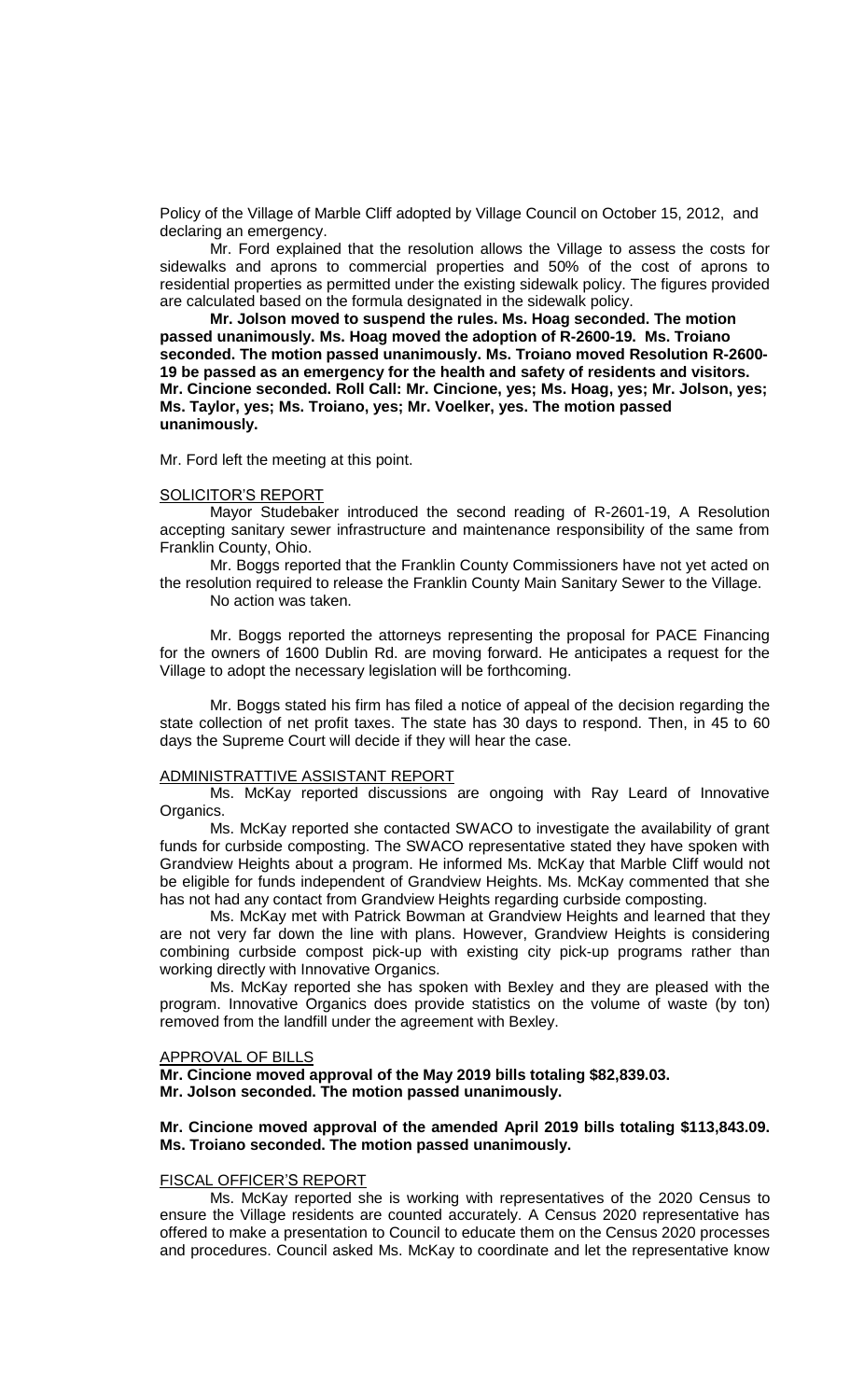that Council has decided to forgo a presentation. Ms. Taylor suggested that the FAQ with answers be added to our web site.

Mayor Studebaker introduced the first reading of O-2604-19, An Ordinance authorizing the Mayor and Fiscal Officer to execute an agreement to renew the policy with Ohio Government Risk Management Plan for property, liability, wrongful acts, automobile, bond, crime, inland marine and electronic data processing insurance.

Ms. McKay stated she will have renewal premium information for the June meeting.

No Action was taken.

Ms. McKay reported she attended a seminar on deer control. She reported she learned a great deal. She reported that the experts agree a bow hunting control program is the most effective control is reducing the size of the herd.

Ms. McKay reported she is working with a consultant to identify options to install an electric vehicle charging station. She reported that there are funds available to offset the cost of a station. Ms. McKay stated that there are a number of options for charging costs to users including offering the service for free to residents and charging others. She will report back to Council.

Ms. McKay presented the signs for the multi-purpose trail and reported they are being made and should be ready for installation in the near future.

Mayor Studebaker introduced the first reading of O-2605-19, An Ordinance adopting a budget for the year 2020 for the Village of Marble Cliff.

Ms. McKay provided the budget estimates for Council review. Ms. McKay also reported that this would be the time to increase the Village's inside millage. Council did not express an interest in increasing the inside millage.

No action was taken.

Ms. McKay reported that, under the new transportation budget from the state, jurisdictions may increase their portion of the Permissive Tax by \$5. The Permissive Tax funds the street and highway funds. Ms. McKay did not recommend increasing the Village's Permissive Tax at this time. She stated that an increase could be enacted at any time in the future. Council concurred with the recommendation

#### COUNCIL MEMBERS REPORTS

Ms. Troiano had no report from the Parks and Recreation Board.

Mr. Voelker had no report from the Growing on Tradition Task Force.

Mayor Studebaker reported the Blue Star Mothers Program will take place in Memorial Park in Grandview Heights on the Thursday before Memorial Day.

Mayor Studebaker reported the Marble Cliff Mile run will take place on Friday night of Memorial Day weekend

#### OLD BUSINESS

Mayor Studebaker introduced the second reading of O-2602-19, An Ordinance authorizing the Mayor to execute the Community Reinvestment Area Agreement between the Village of Marble Cliff and F2 Companies.

Mayor Studebaker stated the Grandview Heights City School Board has not reviewed the request. The board has sent the request to its Finance Committee for review prior to presentation of the request and the committee's recommendation to the entire board.

Mayor Studebaker stated the Council is to address what is good for the Village and allow the school board to determine what is good for the school district. Mayor Studebaker has made himself available to the school board Finance Committee to answer questions or provide additional information.